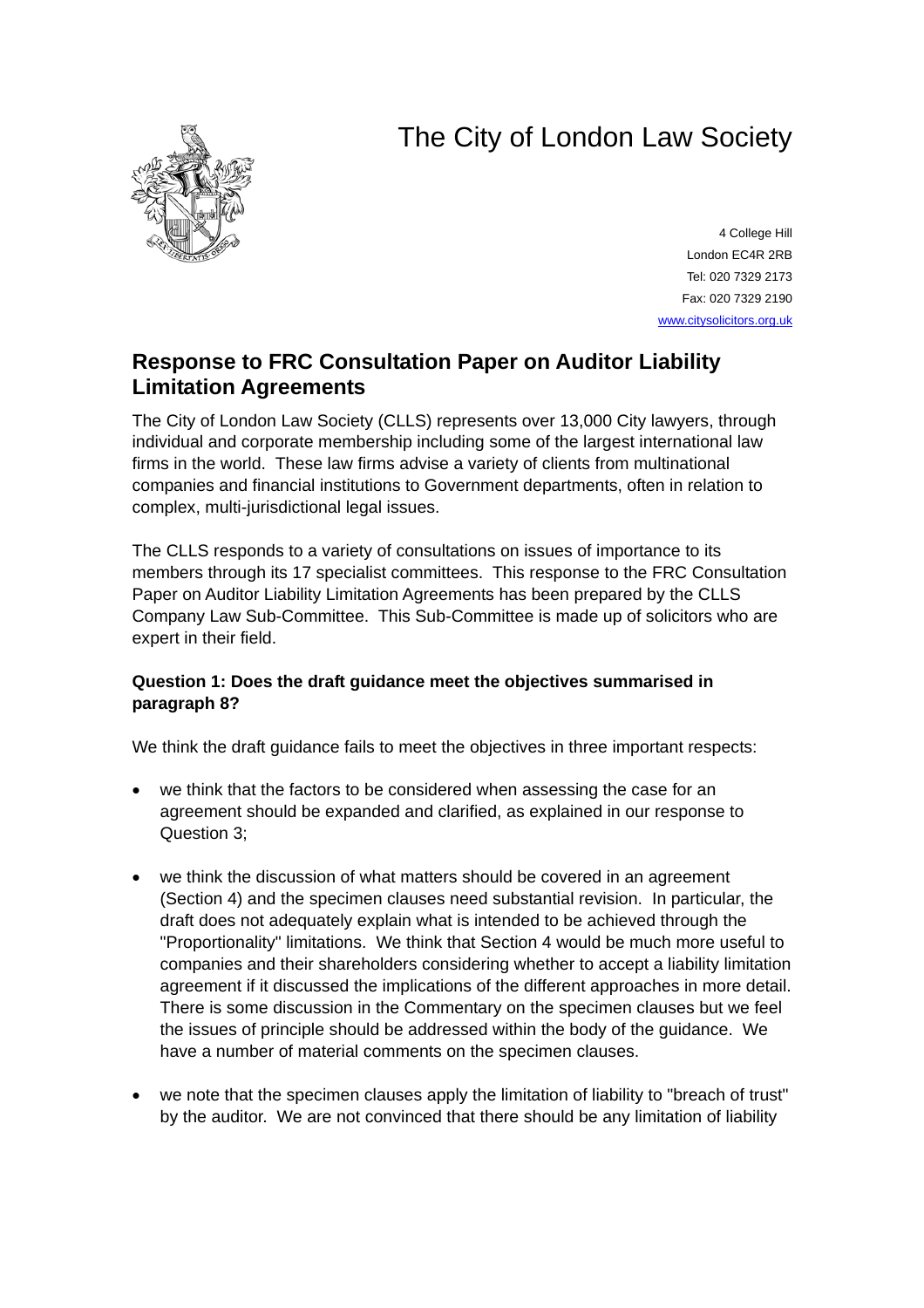for breach of trust and it would be helpful if the guidance could set out the reasons why liability should be limited.

### *The problems of proportionality*

We are particularly concerned about liability limitation agreements where the proportionality approach is adopted. We do not think the effect of a limitation based on "proportionate" liability is well understood and the effort to define what it means in detail (as in the specimen clauses in Appendix B(i)) gives rise to complex and difficult questions. Given these we see considerable merit in a simpler approach in which the liability is limited to what is "fair and reasonable" (Appendix B(ii)).

We believe that the principal difficulty, which is apparent from the cases where the courts have addressed the issue, arises from the nature of the auditor's function, which includes identifying deficiencies in the way a company accounts for its transactions. The auditor is never the primary cause of those deficiencies but the auditor may be liable for negligent failure to identify them. Any assessment of proportionate responsibility will therefore involve an allocation of responsibility between those who have directly caused the loss and those (the auditors) who have failed to protect the company from that loss.

Given the complexity of the issues, if the more detailed approach to proportional limitations is retained, it requires a rather more detailed discussion than currently appears in the guidance.

# *Contributory negligence*

This issue has been addressed in the courts where the liability of the auditor has been reduced as a result of contributory negligence. It is clear that there is a degree of management failure that will be regarded as sufficient to require a reduction in the amount of damages the negligent auditor may be required to pay. We perceive that one of the purposes of a proportionate liability limitation agreement would be to confirm that this principle should apply. We do not think this should be regarded as controversial but it would be helpful if this was explained in the guidance.

#### *Non-fraudulent third parties*

The application of the proportionality principle as it appears in the specimen clauses in Appendix B(i), other than in relation to contributory negligence is more problematic.

The specimen clauses take the concept of proportionality much further than simply contributory negligence. The basis of allocation of liability in paragraph C(i) of version 1 is according to:

- liability for;
- causation of;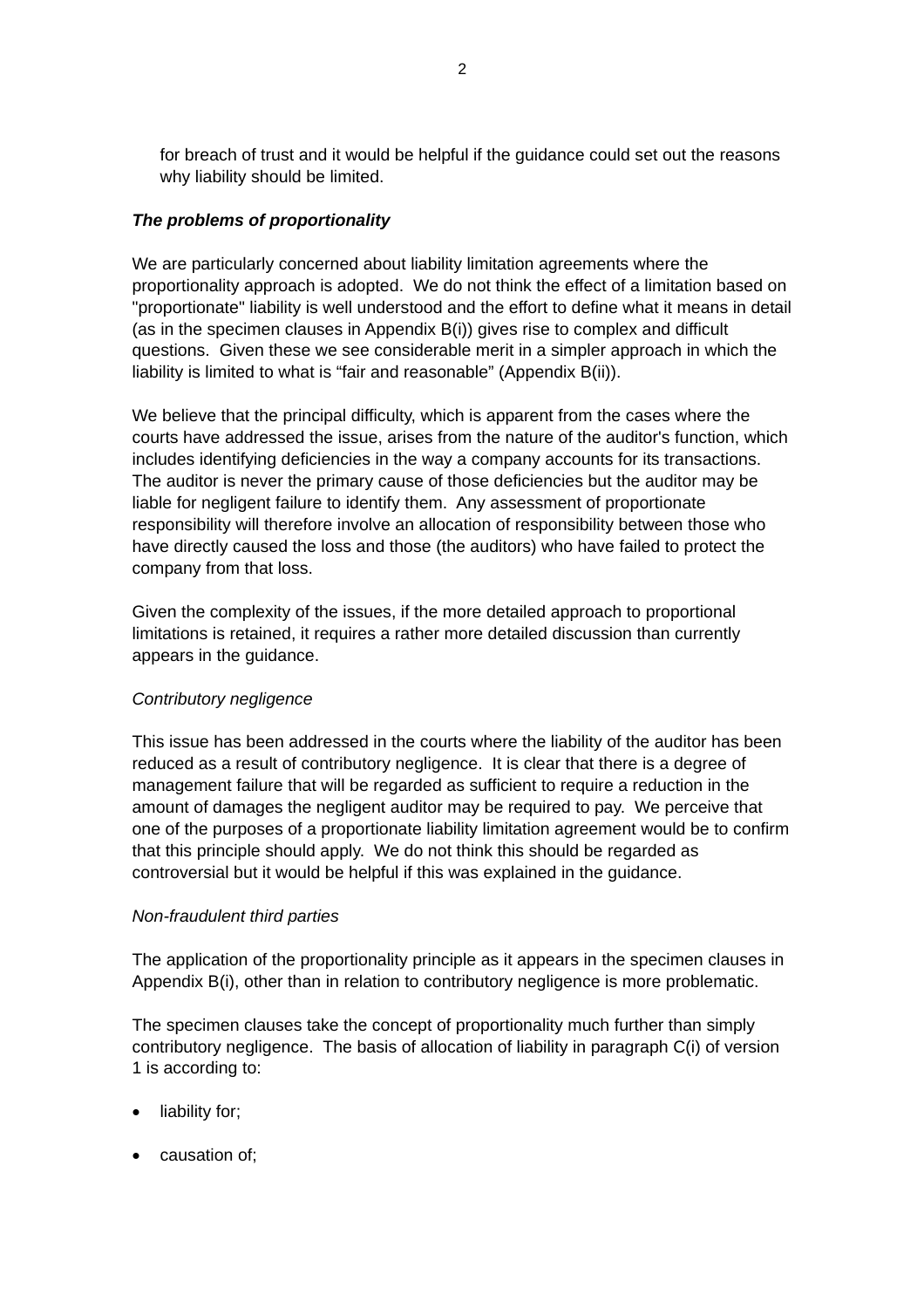• contribution to,

the loss or damage suffered by the company.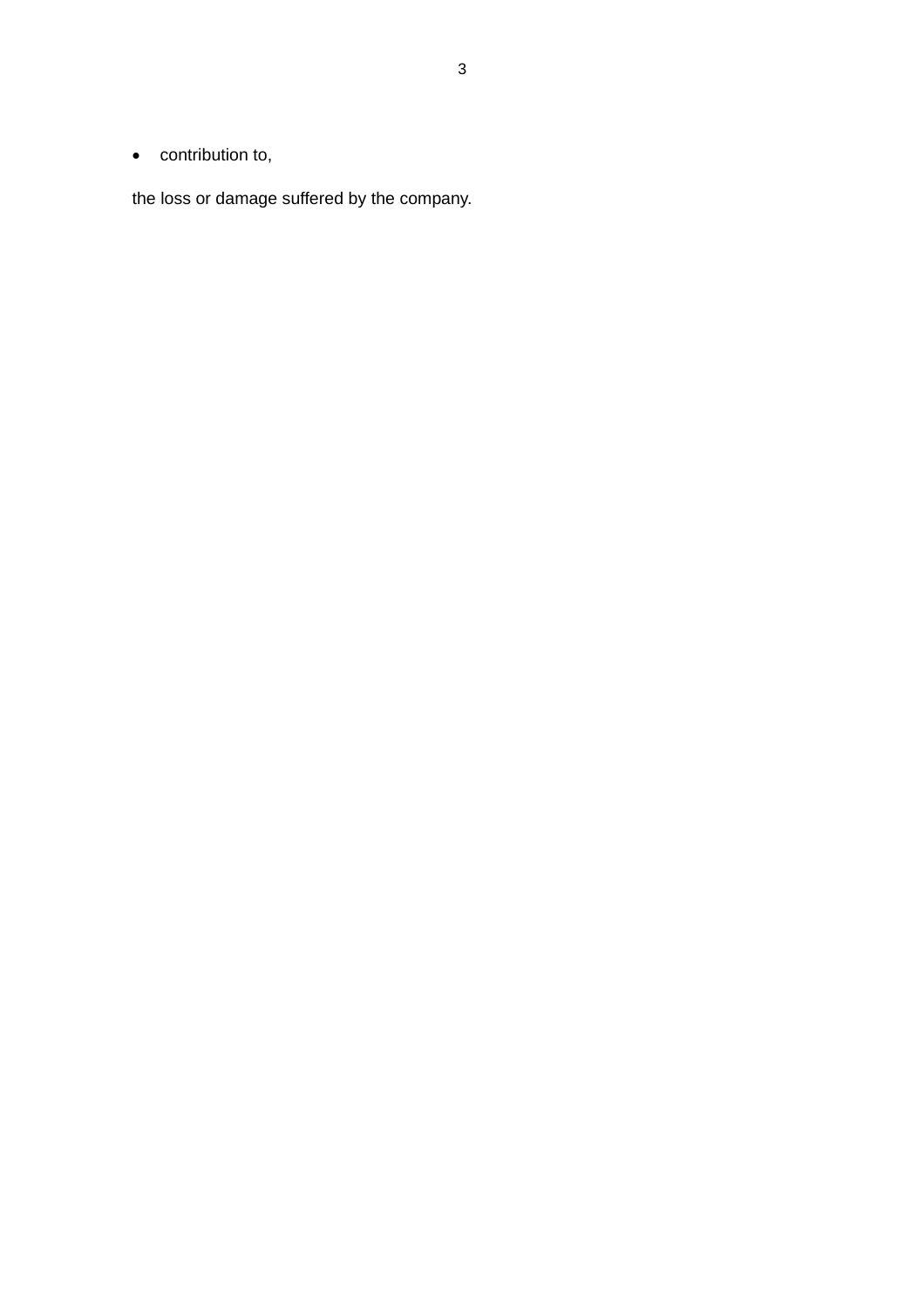The parties whose involvement in the loss may be relevant include:

- (i) directors and employees of the company who have acted negligently;
- (ii) third parties engaged by the company, such as valuers and lawyers;
- (iii) third parties (other than employees and other individuals for whom noone is vicariously liable) who have been fraudulent in their dealings with the company;
- (iv) third parties, such as regulators, who have caused or contributed to the loss but who, for policy reasons or otherwise, have no liability for their actions.

The guidance would be much more useful to companies and their investors if it considered the implications of a "proportionality" approach in relation to each of these.

We discuss the allocation of liability between auditor and fraudster under "Fraud" below. For the reasons we give there a majority of the working party responsible for this response think that allocation should be solely on the basis of the "fair and reasonable" approach.

We also question whether it is right to include employees and directors (category (i)) or third parties with no liability to the Company (category (iv)) in the assessment of the auditor's liability. Perhaps the easiest way to illustrate the issues that arise with this approach is to consider some examples:

(i) *a company has a proper system of payment controls in place but a director or employee acts negligently in approving payments and as a result a continuing fraud is successfully perpetuated against the company; the auditor negligently fails to identify the fraud or the failure to operate the payment controls effectively*:

In this case, how does the principle of proportionality intend the liability to be allocated? Leaving aside the issues relating to the fraudster (dealt with below) the loss is caused by the director or employee and (to the extent it continues after the negligent audit) by the auditor but the way the auditor causes the loss is qualitatively different, as the failure is to protect the company from the negligence of the director/employees (and the fraud) that has occurred. We question whether negligent failure by a director or employee should be taken into account other than in the "contributory negligence" sense dealt with in paragraph C(iii). An allocation based on causation, as between negligent director/employee and auditor is likely to be balanced in favour of the auditor as the director/employee will be seen as the direct cause of the loss, while the auditor's contribution to cause is indirect. The courts' approach to contributory negligence takes into account the special nature of the auditor's duty and may well produce a different result from that which would arise from allocation of liability based on causation. In the example given, it is likely that the auditor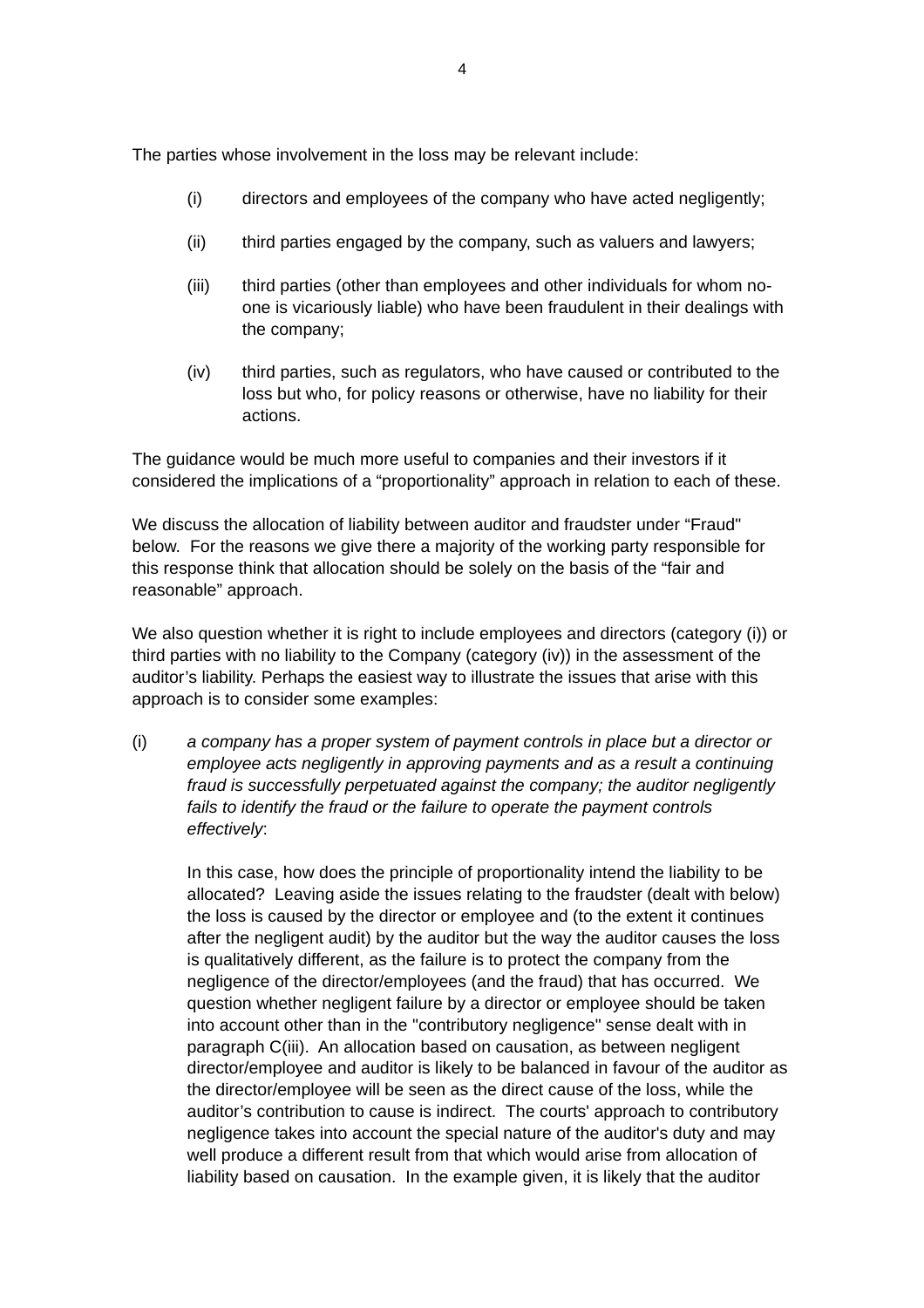would say that the negligence of the director/employee is the direct cause of the loss and therefore the auditor should take only a small proportion of the liability. If that is the intended effect, we think the guidance should make that clear;

(ii) *the accounts include valuations of fixed assets based on valuations provided by independent valuers; the valuations, which overstate the values of the assets, were carried out negligently by the valuer and the auditor was negligent in not identifying the issue*:

In this case, the effect of "proportionality" is relatively simple as it simply ensures that the allocation of responsibility that might be reached in a claim for contribution under the Civil Liability (Contribution) Act 1978 defines the limit of the liability of the auditor. The company (not the auditor) selects the valuer and it is not unreasonable for the company to assume the risk of non-recovery against that party;

(iii) *the company, which is a regulated business, incurs significant losses as a result of the fraudulent activities of an employee; the auditors negligently fail to detect the fraud. The regulator is also negligent in failing to identify weaknesses in the systems and controls of the company. However, the regulator is not liable to the company for its failure.*

We think many companies and their shareholders would be very surprised at the suggestion that auditors should "share" liability with a regulator who has no liability, even if the regulator has caused (in a "but for" sense) or contributed to the loss. We suggest the Working Party should reconsider whether it is appropriate to take into account parties who have contributed to causing a loss but who have no liability to the company. If this approach is retained, the guidance should make it very clear that this is the effect and set out the reasons why it should be regarded as reasonable. We would differentiate the case of third parties who are not liable by virtue of an agreement with the company. It is reasonable to leave the company to accept that part of the liability that would otherwise have fallen on such a third party but we do not see that as a justification for a sharing of liability between the auditor and those who as a matter of law have no liability to the company.

#### *Fraud*

The approach to losses caused by fraud requires separate consideration. The approach in Version 1 of the proportionality clauses differentiates between:

- (i) fraudulent employees;
- (ii) fraudulent natural persons for whom no-one is vicariously responsible;
- (iii) fraudulent third parties (other than natural persons for whom no-one is vicariously responsible), (this appears to be optional but there is no explanation of whether it should be included).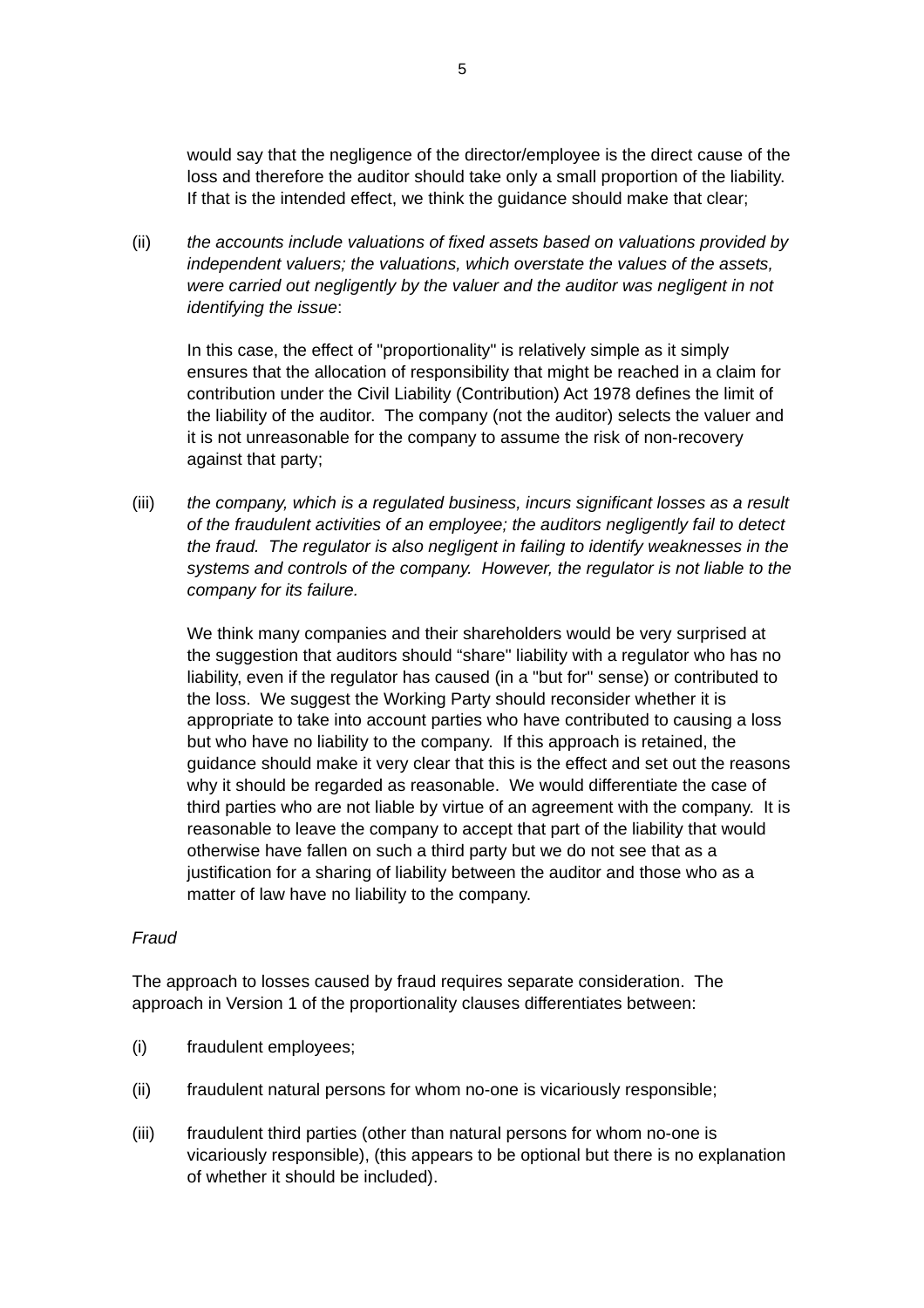In relation to fraudulent employees and individuals for whom no-one is vicariously liable, the amount of the auditors' liability is limited to an amount that is fair and reasonable. We agree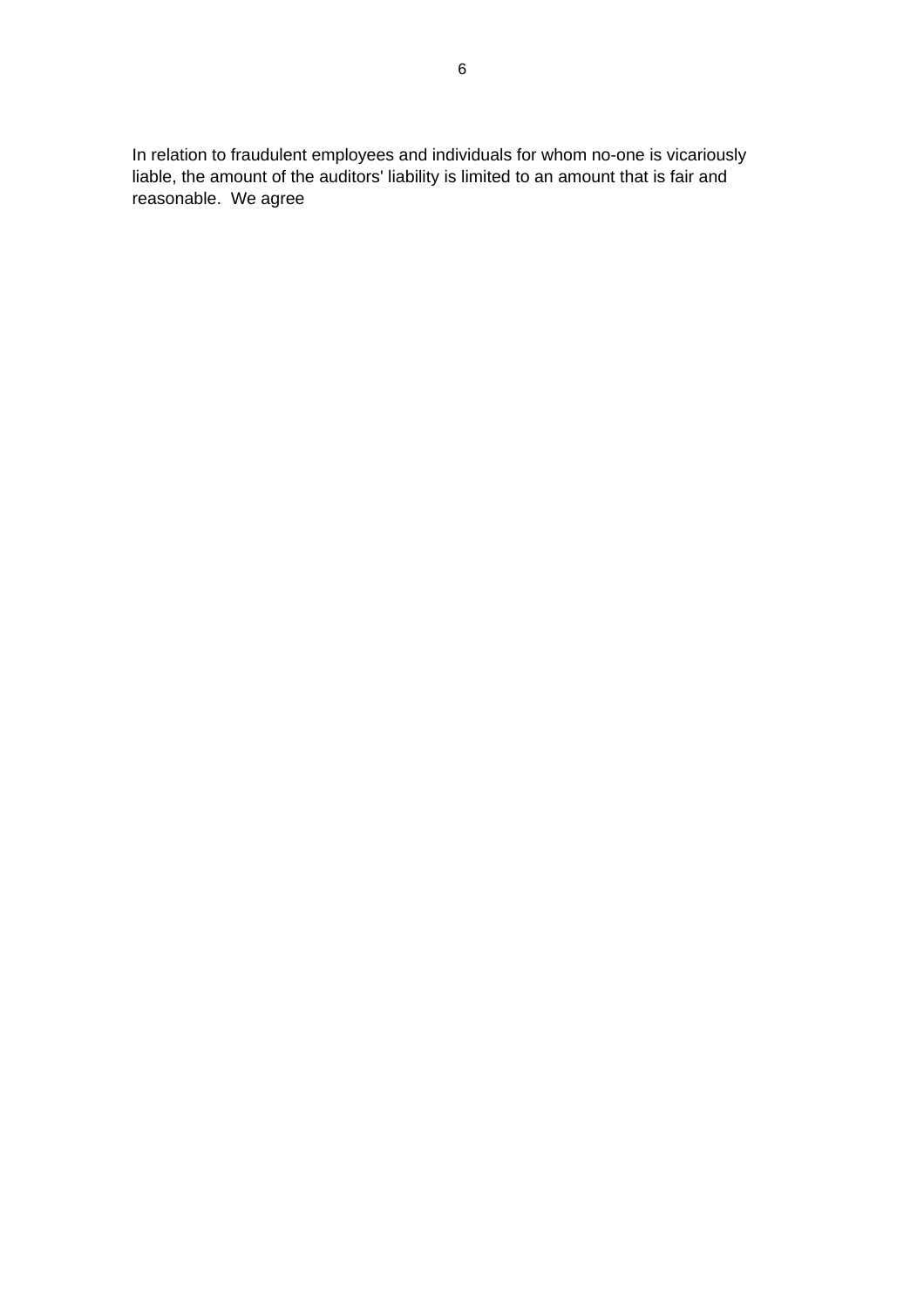with this approach, and (to some extent) with the explanation given in the commentary:

*"it could be regarded as unreasonable to reduce the Auditor's Liability applying the test in C(i) above because it would probably leave the Company with only a very limited recovery against the Auditor and little prospect of recovering against the fraudulent employee".* 

We do not, however, understand the reason for the distinction between these two categories of fraudster and a person for whom another person is vicariously responsible (or a fraud perpetrated by a company). The distinction seems to be made on the basis of an assumed likelihood of recoverability rather than of principle. A majority of the working party responsible for this response think all cases of fraud should be dealt with in the same way. We do not see how it is possible to allocate responsibility according to causation when one party (the fraudster) is clearly wholly responsible and the primary cause of the loss. In that case, is the auditor to escape any liability? If the effect of the proposed clause is to require the court to consider how it would allocate liability in a hypothetical contribution claim between auditor and fraudster, we think it will only be in exceptional cases that the court would think it just and equitable to make the auditor (who owes no duty to protect the fraudster from his liability as such) bear any of the liability. This seems to be the thinking behind the comment quoted above and we agree that the result is unreasonable.

In cases of fraud, the limitation is to the amount that is "fair and reasonable" and in addition to the statutory factors (s537, Companies Act 2006) certain other factors are to be taken into account. We accept that it may be useful to set out two of the factors ((a) (opportunities for the auditor to discover the fraud) and (b) (opportunities for the company to discover the fraud)) but the third ((c) (contributory fault)) is dealt with in the contributory negligence limitation (paragraph C(iii)).

It follows from our comments on Version 1 of the proportionality specimen clause that we do not think Version 2 is appropriate.

#### *Our suggestion*

If the simple "fair and reasonable" approach to proportionality is not to be adopted a majority of the working party responsible for this response suggest the following as an alternative:

- as between auditor and other persons (other than the directors and employees of the company and fraudsters) who are liable to the company for the loss, the auditors liability should be limited to a "just and equitable" allocation based on causation
- as between auditor and fraudster the limitation should be based on what is "fair and reasonable"
- the contribution of directors and employees to the loss should be taken into account only on the basis of the contributory negligence of the company.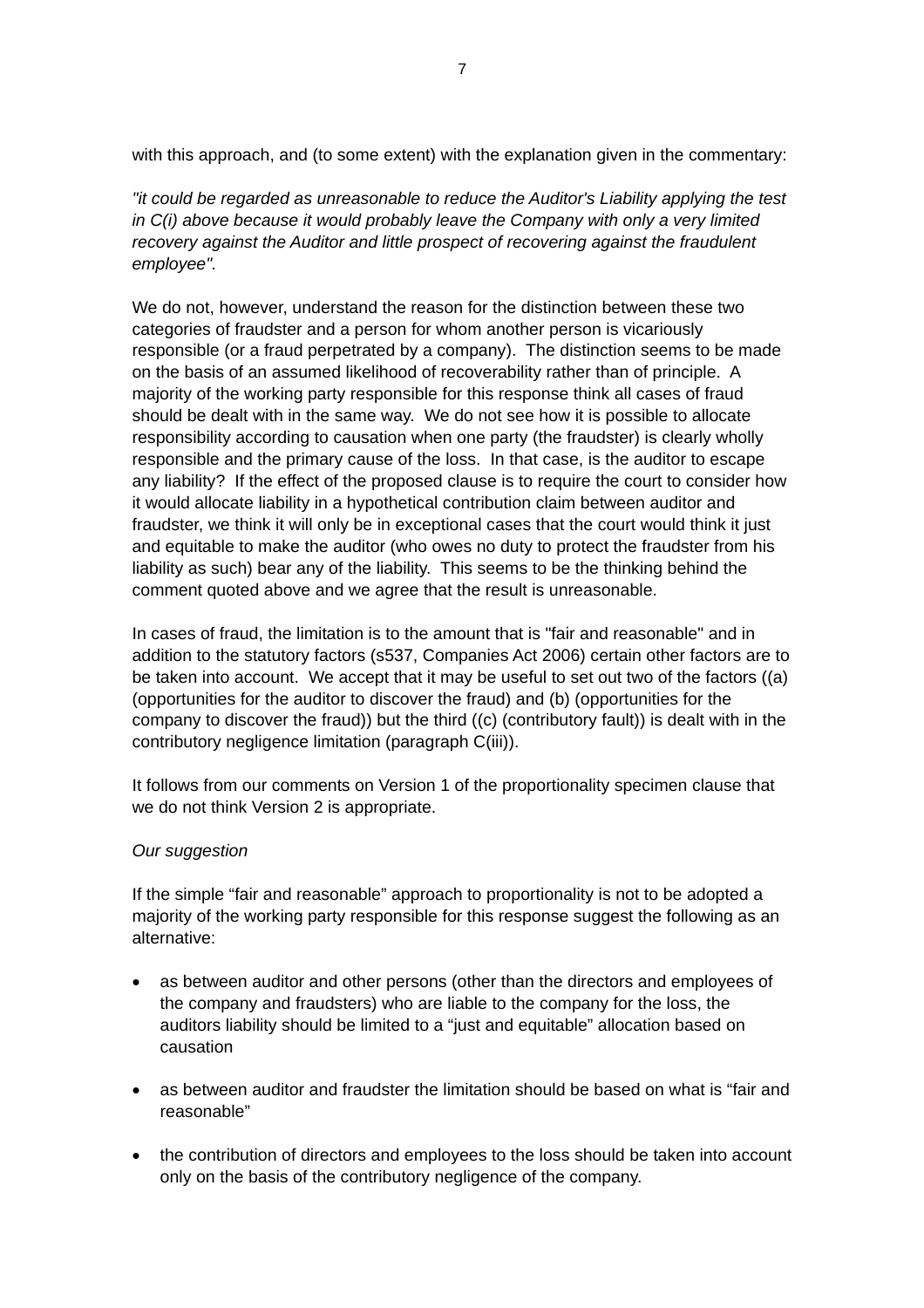# **Question 2: Should the final guidance identify which methods of setting the auditor's liability are most likely to be acceptable in particular circumstances as proposed in paragraph 10, or simply set out the options as in the draft guidance?**

We agree with the approach in the draft guidance of setting out the options. We think that it is preferable for bodies representing specific interest groups (such as the ABI and NAPF) to publish their own recommendations. This will provide greater flexibility for the thinking of those groups on these issues to evolve as experience develops of how liability limitation agreements operate in practice.

### **Question 3: Does Section 3 of the draft guidance identify all of the main factors to be considered when assessing the case for an agreement? If not, what other factors should be considered?**

We think the following comment in paragraph 3.2:

"The existence of a liability limitation would not reduce or otherwise affect the legal and professional obligations imposed on auditors in respect of the quality of the audit."

is too simplistic.

While we agree that in its terms this is a true statement, it could be taken as suggesting that the acceptance of a liability limitation agreement will not affect the standards applied by the auditor in performing the audit. That may be the case but is not necessarily so. Has the FRC undertaken any work to support this contention? Companies may legitimately ask whether agreeing a liability limitation agreement might prejudice the quality of the audit and they may want to discuss this with the auditor proposing the limitation. It would be helpful if the guidance suggested that such a discussion may be appropriate. We suggest in any event that the paragraph might be rephrased as follows:

"Auditors are subject to professional standards they are required to follow and to a duty to act with reasonable care and diligence in performing their functions and these requirements will not be affected by an agreement that limits their liability."

We agree with the statement in paragraph 3.4.

For the reasons given in response to Question 5, we think that the guidance should be more helpful in trying to identify the practical implications of liability limitation agreements.

The first reason given in paragraph 3.5 amounts in reality to two different reasons depending on whether the limitation is proportionate or of a fixed amount and it would be helpful if the guidance could make this distinction:

• A proportionate limitation is designed to allocate liability according to responsibility (although as explained in our answer to Question 5 we think the simplicity of the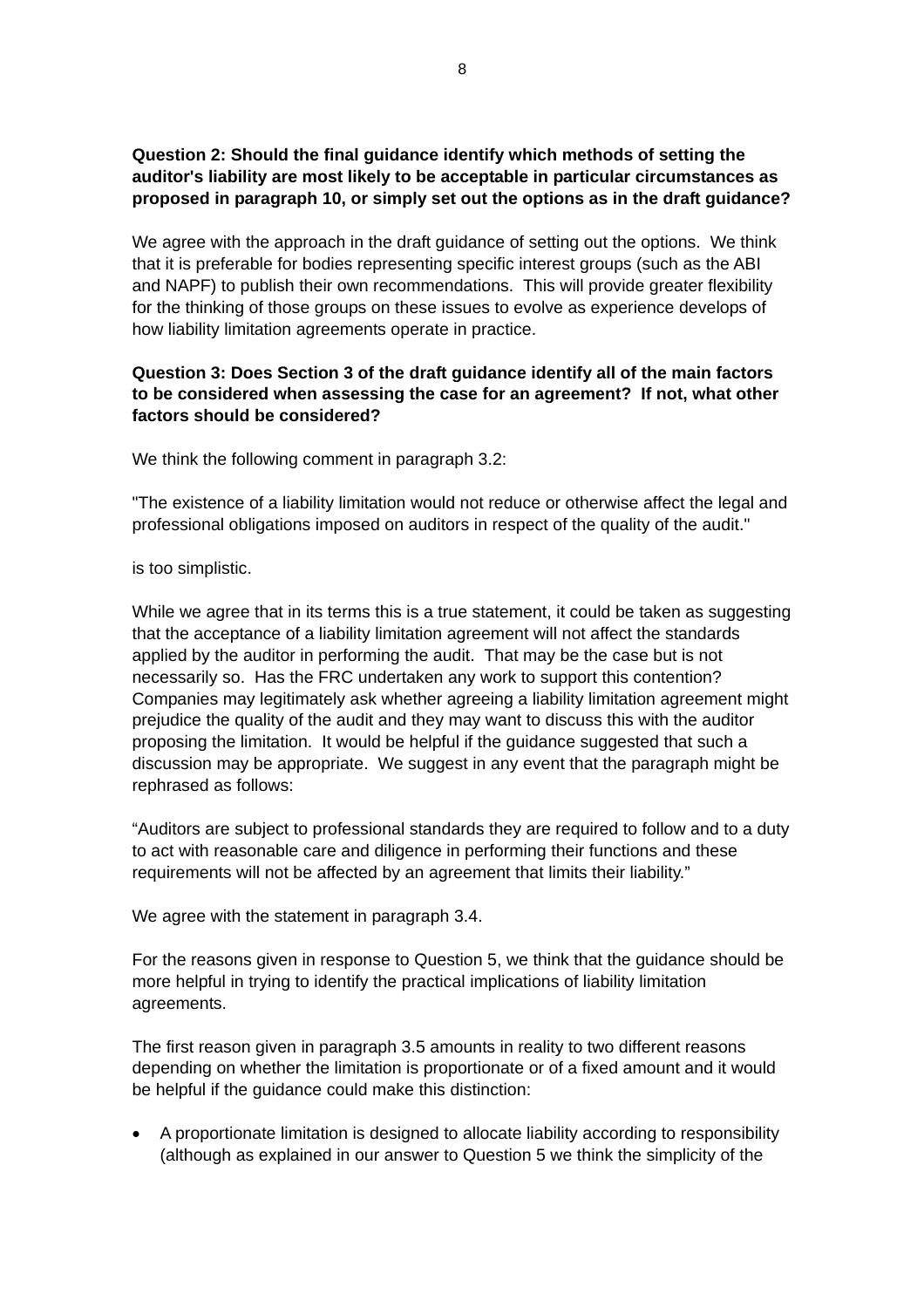proposition disguises a considerable complexity and uncertainty of meaning of "proportionate").

• A fixed limit is designed to match liability to available resources; it does not allocate liability according to responsibility.

In addition, this first reason is expressed as a statement of an objective without explaining why that is a proper objective for directors to take into account. We agree that directors can legitimately take into account a general policy objective (for the good of the commercial community as a whole) but to do so they must accept the validity of the policy. In order for directors to do that it would be helpful if the guidance could explain the basis for this policy objective and set out some of the reasoning that would justify it.

Although some boards may have doubts about the general policy objective as a basis for agreeing a liability limitation agreement, we think that the second stated reason on its own will usually be sufficient (however unattractive it may be to companies) for directors to conclude that the liability limitation agreement is in the best interests of their company. This is the reason we would expect to see advanced by directors in the explanatory circular when approval of a liability limitation agreement is sought.

An additional factor that might usefully be mentioned in paragraph 3.6 is that companies often agree limitations of liability in their agreements with service providers (not least auditors providing non-audit services). The reasoning that justifies limitations in those contexts may be equally applicable to the decision to accept an auditors liability limitation agreement.

We suggest the first and third points made in paragraph 3.9 would be better included within paragraph 3.6 as these are factors to be taken into account in deciding whether a liability limitation agreement should be entered into. It would be more helpful if the third point in paragraph 3.9 could be developed further to spell out how the relationship between directors/management and outsider shareholders might affect the decision to adopt a liability limitation agreement. If this suggestion is accepted, the remaining point in paragraph 3.9 could be added at the end of what is currently paragraph 3.10.

#### **Question 4: The guidance is intended to be equally applicable to public and private companies. Are there different considerations for private companies, and does the guidance address them adequately?**

We see the principal differences between public and private companies as likely to be:

- it may be that shareholders in owner-managed companies attach less importance to the audit, in which case a lower financial limit may be more appropriate, particularly if it leads to lower audit costs;
- private companies will more easily be able to engage in an interactive discussion with shareholders which will allow the advantages and disadvantages of agreeing to the limitations to be explored in more detail.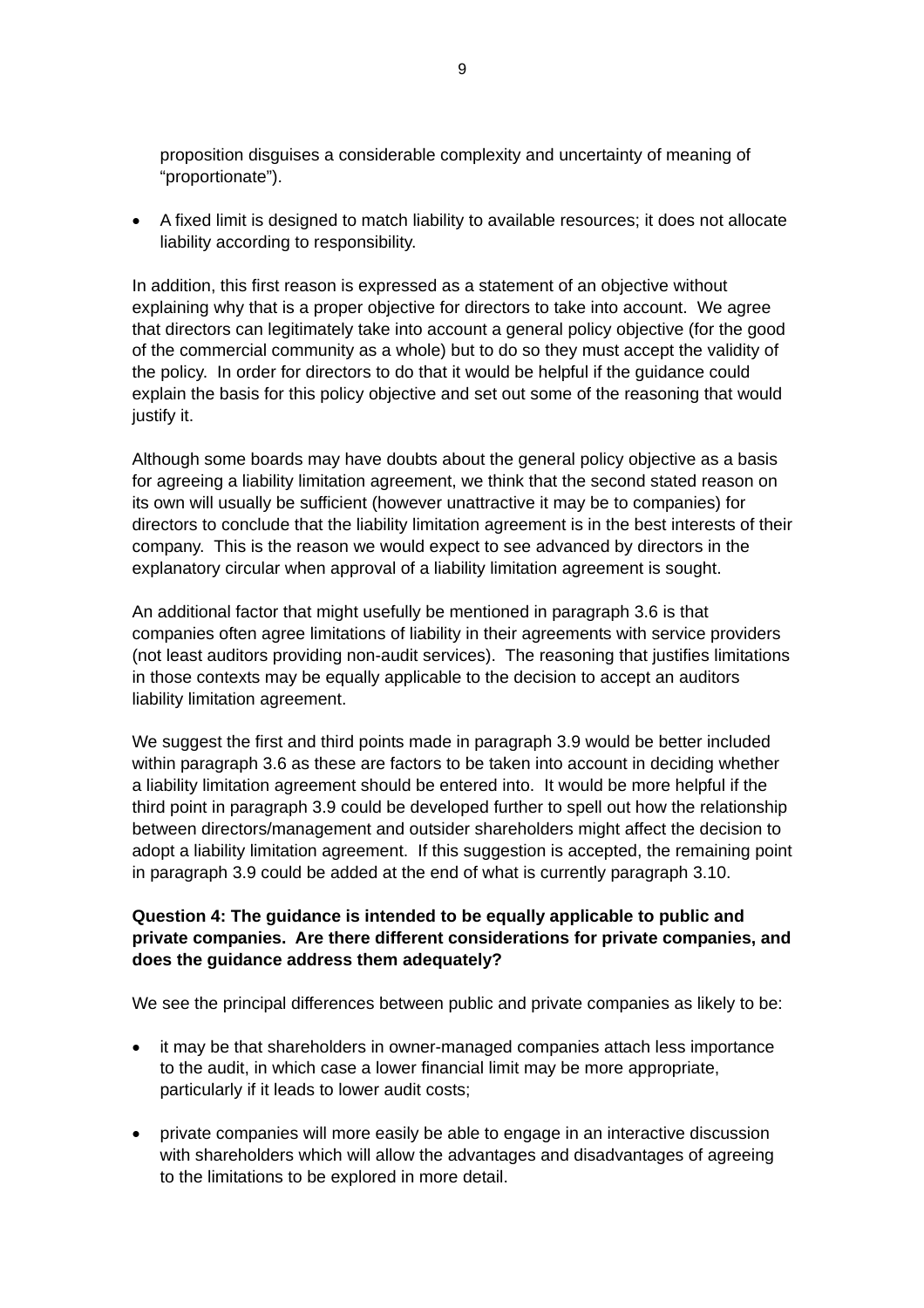# **Question 5: Are there any other procedural issues that should be covered in Sections 4 and 5 of the guidance?**

Our comments on the procedural issues in Sections 4 and 5 are as follows:

- paragraph 4.6 suggests that limits other than on the amount of liability (such as time limits) may also be relevant. We do not think it is clear that such limitations are capable of being approved by shareholders. Such limits are within the prohibition in s 532 (as a provision "exempting" an auditor from liability) but it is not obvious that a time limit is a limit on the "amount" of liability for the purposes of s 534.
- it would be helpful to point out in the guidance that a liability limitation agreement may apply to an audit that has been completed.
- we agree that, as suggested in paragraph 5.14, listed companies are likely to seek to have a liability limitation agreement approved at the AGM falling in the year to which it relates. It would be helpful if the guidance could emphasise more strongly the importance of company and auditors reaching agreement on what is to be proposed relatively early in the financial year. It might be helpful to suggest that auditors wishing to propose a liability limitation agreement should do so well in advance of that time.
- it may be helpful to point out that where a liability limitation agreement is presented for approval at the AGM at which the re-appointment of the auditors is also proposed it will be necessary to explain to shareholders, if it be the case, that the auditors have indicated that they are not prepared to accept the appointment if the liability limitation agreement is not approved by shareholders. In these circumstances the auditors for the then current financial year would fall to be appointed by the board and if the new auditor insisted on a liability limitation agreement that would have to be approved at a general meeting. Companies should be encouraged to explain the likely consequences of shareholders not approving the liability limitation agreement in the explanatory circular by which approval is sought.
- in paragraph 5.19, we think it would be helpful to point out that if approval of the agreement is obtained as set out in paragraph 5.14, there will be no opportunity to withdraw the authorisation.
- the discussion of limitations applicable to groups (paragraphs 4.7 and 5.5 to 5.18) would be more helpful if it dealt in more detail with the difficulties that may arise. The approach in the specimen clauses, of leaving it to the companies in a group to reach agreement on how the limitation is to be allocated, presents real problems if all or some of the companies in the group are insolvent or leave the group (we note the suggestion that companies may want a fallback mechanism but no guidance is given on what kind of mechanism would be appropriate).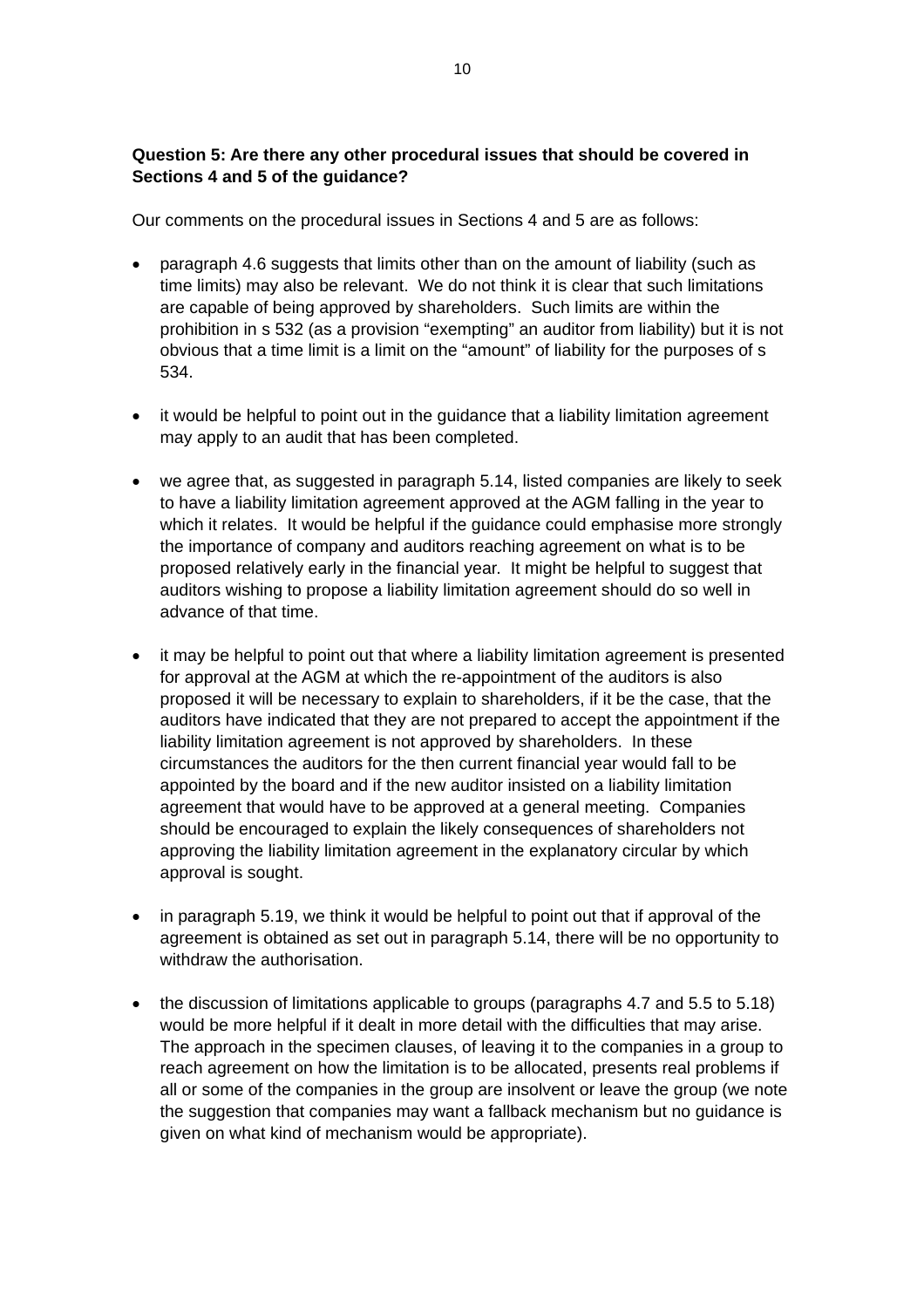# **Question 6: Do you have any comments on the specimen principal terms, clauses and resolutions and notices in Appendices B to D?**

We attach in the Appendix our suggested amendments to the specimen clauses in Appendix B (i), reflecting the approach we have advocated in our comments above.

20 March 2008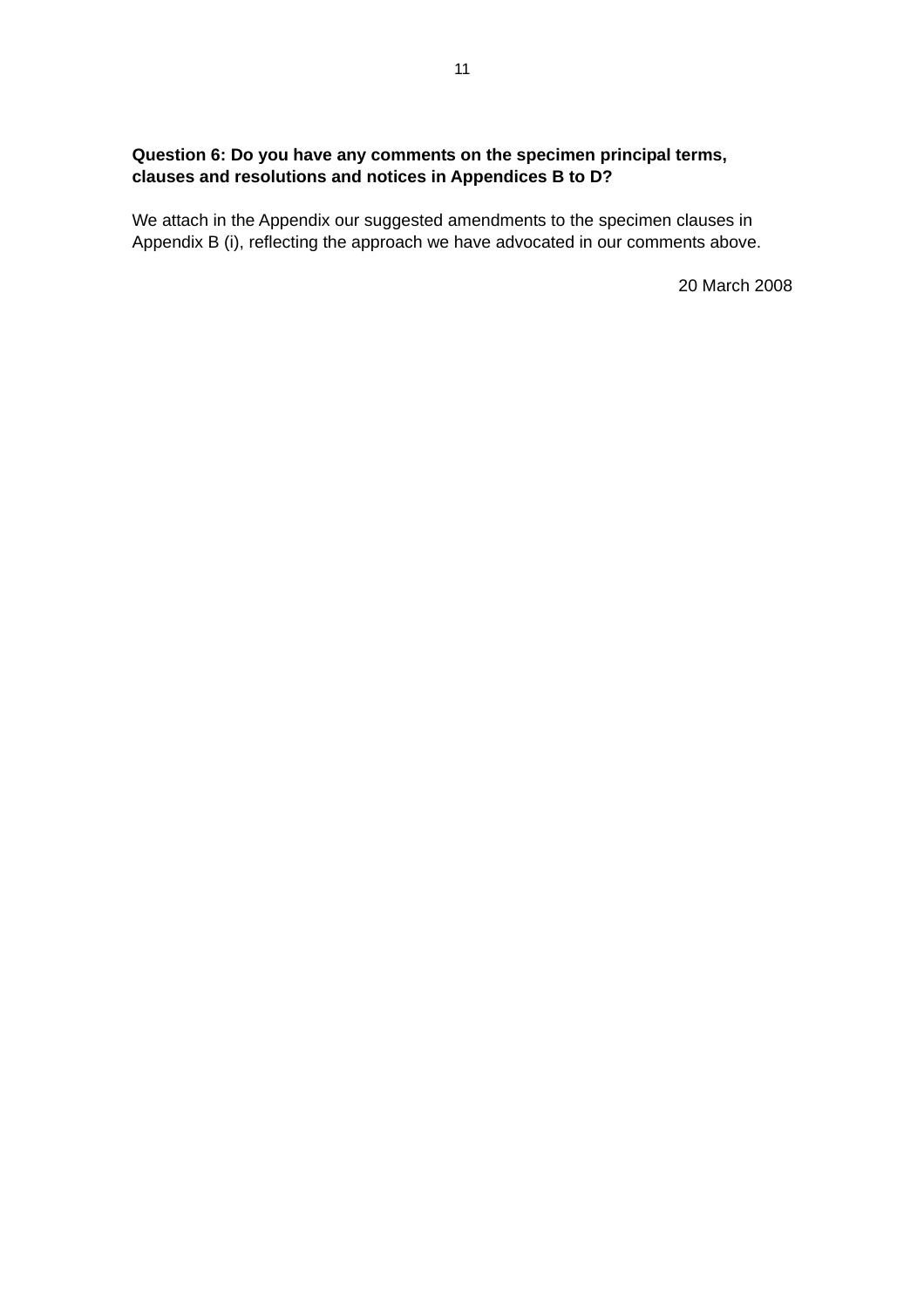#### **Appendix**

### **Suggested amendments to the Specimen Clauses (Appendix B(i) Principal Terms: Proportionality (Version 1))**

- A: This Agreement limits the amount of any liability owed to the Company by the Auditor in respect of any negligence, default[, or] breach of duty[, or breach of trust]**[1](#page-11-0)**, occurring in the course of the audit of the accounts for the financial year [beginning/ending] [insert date] pursuant to [this Letter of Engagement or the Letter of Engagement entered into on [date]] of which the Auditor may be guilty in relation to the Company ("The Auditor's Liability").
- B: This Agreement shall not limit the amount of any liability of the Auditor for fraud [consider whether to include any other carveouts] or any other liability that cannot be excluded or restricted by applicable laws or regulations.
- C: The Auditor's Liability shall be limited in accordance with the following subparagraphs:-
- (i) where any Person (as defined below) other than (a) a director or an employee of the Company **[2](#page-11-1)**or (b) a Deliberate Wrongdoer (as defined in sub-paragraph C(ii) below)) is also liable to the Company **[3](#page-11-2)**for all or part of the same loss or damage as the Auditor or would have been so liable but for an agreement with the Company**[4](#page-11-3)**, (a Responsible Person), the Auditor's Liability shall be limited to such amount as is **[5](#page-11-4)**just and equitable having regard to the extent to which the Auditor and any other such Responsible Person has caused or contributed to such loss or damage. Any limitation, exclusion or restriction (however arising) on the liability of any other such Responsible Person and any other matter (whenever arising), including inability to pay or insolvency, affecting the

<span id="page-11-3"></span>**<sup>4</sup>** We think it is right that contractual liability exclusions should be ignored for these purposes.

<span id="page-11-0"></span>**<sup>1</sup>** We have questioned whether it is appropriate to limit liability for breach of trust.

<span id="page-11-1"></span>**<sup>2</sup>** Directors and employees are excluded on the basis that the Company's responsibility for its officers and employees is dealt with as contributory negligence under C(iii).

<span id="page-11-2"></span>**<sup>3</sup>** As noted in our comments, we do not think the limitation should be on the basis of causation absent liability

<span id="page-11-4"></span>**<sup>5</sup>** We are not convinced that it is appropriate for an agreement to provide for a matter to be referred to a court (or an arbitrator) in this way. As an alternative to simply deleting this drafting you might replace the deleted text with "Neither the Auditor or the Company shall assert that a determination of the Auditor's Liability may not be made on the evidence before the court notwithstanding that a Responsible Person is not a party to the proceedings, whether as a party to the proceedings or as a witness."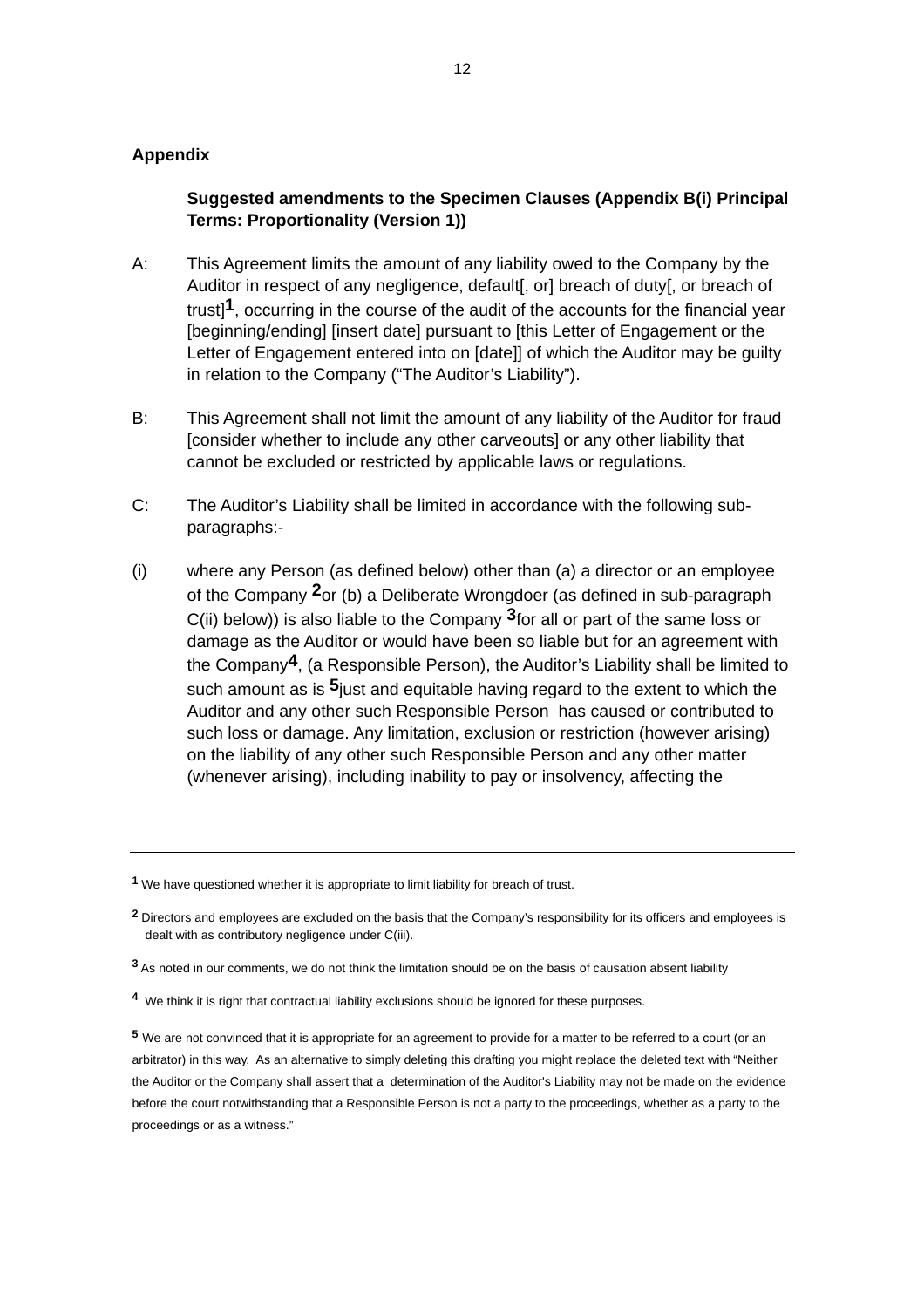possibility of recovering compensation from any other such Responsible Person shall be ignored in determining:-

 (1) whether and to what extent that Responsible Person is liable to the Company;

- (2) the extent to which the Responsible Person caused or contributed to the loss and/or damage suffered by the Company; and
- (3) the amount to which the Auditor's Liability should be limited.

**[6](#page-12-0)**In any proceedings in which a Court is required to determine whether and if so to what extent the Auditor's Liability should be limited, neither the Auditor nor the Company shall unreasonably resist the joinder to the proceedings or the calling as a witness in the proceedings of such other Responsible Person.

"Person" means any corporate body, individual or other person, which expression shall for the avoidance of doubt include any company, any director or employee of the Company, persons associated with the Company, persons providing or who have provided finance or services to the Company including other professionals, and any governmental or regulatory authority or body.

- (ii) where any Person is also liable to the Company for all or part of the same loss or damage as the Auditor by reason of fraud or dishonesty ("a Deliberate Wrongdoer") [and that person does not or does not appear able to satisfy any Order or Judgment against them]**[7](#page-12-1)**, the Auditor's Liability shall **[8](#page-12-2)**be reduced by such amount as is fair and reasonable in all the circumstances of the case having regard in particular to the matters referred to in sub-section (1) of section 537 of the Companies Act 2006 and without regard to any of the matters referred to in sub-section (3) of the said section 537, and in addition having regard to the following matters:-
	- (a) the opportunities reasonably available to the Auditor to discover the fraud or dishonesty of the Deliberate Wrongdoer; and
	- (b) the opportunities reasonably available to the Company to discover such fraud or dishonesty;

<span id="page-12-0"></span>**<sup>6</sup>** We do not think the parties can by agreement determine whether the Court has sufficient evidence to make a determination.

<span id="page-12-1"></span>**<sup>7</sup>** We think that these words should be deleted. That avoids the potentially difficult assessment called for by the proposed drafting and ensures that the auditor's liability is reduced to what is fair and reasonable, without jeopardising the auditor's right to bring a contribution claim against the fraudster if there are assets to satisfy the claim.

<span id="page-12-2"></span>**<sup>8</sup>** We have sought to deal with cases where more than one sub-paragraph is relevant in a new sub-paragraph (iv).